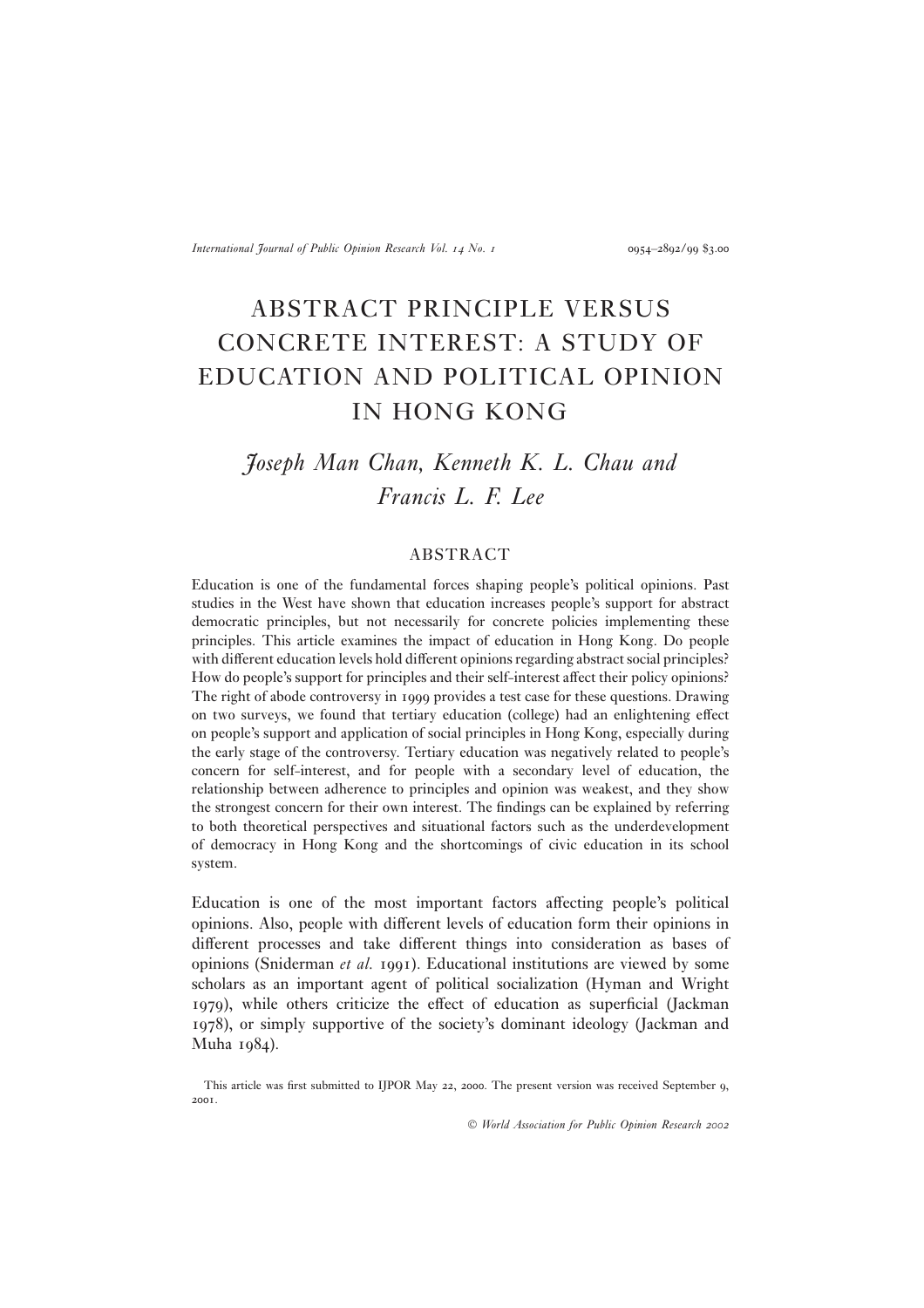#### ABSTRACT PRINCIPLE VERSUS CONCRETE INTEREST 55

In this study we provide an analysis of the impact of education on opinion formation in a political controversy in Hong Kong. Do people with different educational levels hold different opinions? If yes, is it because they take different things into consideration? Specifically, we are interested in the influences of education on whether, and to what extent, people accept and apply abstract principles and specific interest considerations in forming their opinions.

## EDUCATION, PRINCIPLES, AND INTERESTS

Early research on the impact of education on political opinions was dominated by the enlightenment view, which treats education as a positive political socializing agent. In this view, education contributes to the acquisition of democratic values, participation in politics, respect for the nation and its tradition, support for the political system, and so on (Ichilov 1990, Dennis  $1973$ ). Formal civic education is one way to achieve these goals (Levin  $1990$ ). Besides, education increases one's awareness of political matters and current affairs, and one's cognitive ability in reasoning and abstract thinking in general. In short, education increases one's political sophistication (Fiske *et al.* 1990, Bobo and Licari 1989). Researchers have found that educated people more often possess sophistication traits such as attitude consistencies and higher levels of abstraction in political thinking (Converse  $1964$ ,  $1975$ ), and that they adhere more strongly to the dominant norms and values in a society (McClosky and Zaller 1984). Educated people also exhibit different reasoning processes when compared with the less educated (Sniderman *et al.* 1991). On the whole, the enlightenment view regards education as functional in maintaining the democratic system. A lot of research has provided evidence supporting this view (e.g., Hyman and Wright 1979, Westholm *et al.* 1990, Sniderman and Piazza 1993).

Nevertheless, critics have argued that the effect of education may not be as positive as the enlightenment view presumes. In her well-known article, Jackman  $(1978)$  finds that, in the USA, educated people are indeed more supportive of the principle of racial integration, but not of a policy that would achieve it. Also, educated people do not exhibit a stronger relationship between support for the abstract principle and support for the specific policy. Jackman argues that educated people's support for democratic principles is superficial: they do believe more in the principles, but they do not necessarily apply them in concrete situations.

Jackman and Muha ( $1984$ ) push the criticism further. They find that educated people are not only similar to the less educated in terms of stances on specific policies, but that their support for abstract democratic principles is not necessarily stronger either. The exceptional cases are principles related to individualism. The authors argue that the main effect of education in US society is to promote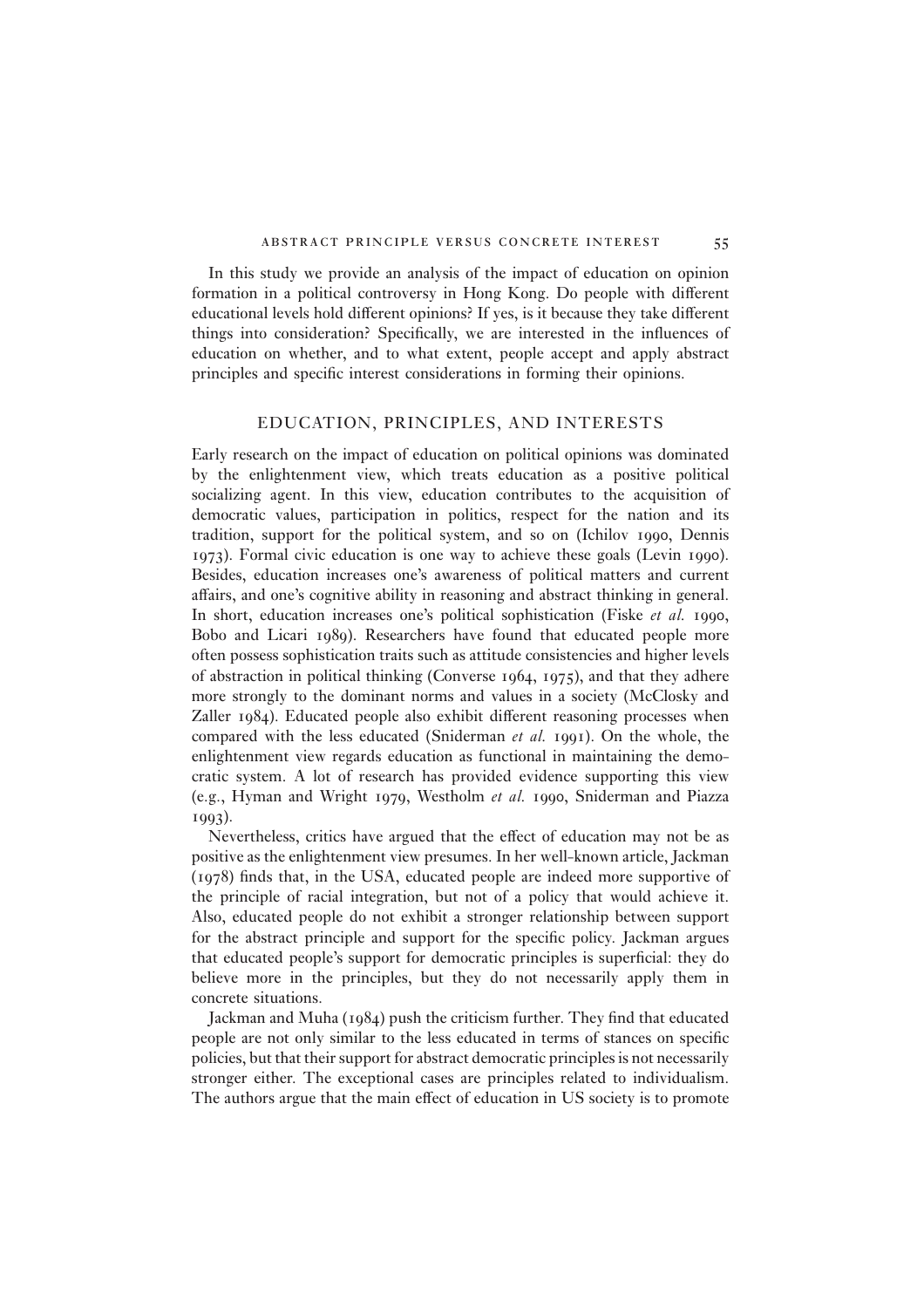individualism. Educated people's responses to survey questions constitute an ideologically refined set of answers that justify inequality. The argument about the role of education in reproducing ideology, however, was not substantiated by other empirical studies. In contrast, the other view—that education enhances democratic commitment only superficially—received empirical support (McClosky and Zaller  $1984$ , Kane 1995, Phelan *et al.*  $1995$ .<sup>1</sup>

While most of the research reviewed above was done in the USA, comparative analyses show that the effect of education depends on the social and political context, e.g. on the age of the liberal-democratic regime and the degree of religious heterogeneity, which affects the plurality of ideas in a society (Weil  $1085$ ).

Obviously, Hong Kong differs from Western democratic countries in its short and incomplete history of democratization. Its political system remains in many ways undemocratic. Most people support the abstract notion of democracy, but their conception of democracy may bear the marks of Chinese culture and Hong Kong's political history (Kuan and Lau 1997). Civic education in schools is deemed largely insufficient (Cheng 1996, Tse 1997). Thus, explanations of the effects of education have to refer to both theoretical arguments and specific contextual factors of Hong Kong society.

When people formulate opinions about an issue, there is no reason for them to take only abstract principles into account. Their concrete personal or social interest may as well be considered. Obviously, when people's interests are not affected, it will be easy for them to adhere to abstract principles. In other cases, however, principles and interest may clash. Such cases provide a stronger test of the role of principles in opinion formation. When principle and interest are in conflict, will educated people have their opinions shaped more by principle than by interest calculation? That is the major focus of this study.

## THE RIGHT OF ABODE ISSUE

The right of abode issue in Hong Kong in 1999 provides a suitable test case as it involves two conflicting concerns—judiciary independence and economic interest. On January 29, 1999, Hong Kong's Court of Final Appeal ruled that, according to the Basic Law (Hong Kong's mini-constitution), all children of its permanent residents who were still in China had the right of abode in the city.<sup>2</sup>

<sup>&</sup>lt;sup>1</sup> Interpretations of the findings differ, though. McClosky and Zaller ( $1984$ ) argue that even superficial commitment is a kind of progress, and that it would turn into actual support of policy implementation if the linkage is made clear. Kane  $(1995)$  does not differentiate the superficial commitment and ideological refinement perspectives but argues that producing superficial commitment is a way of reproducing the existing social structure. Phelan *et al.* (1995) group Jackman's (1978) argument in the socialization perspective and emphasize the acquaintance with dominant norms as a result of education.

<sup>2</sup> The verdict granted the right to all children regardless of their age, the time their parents moved to Hong Kong, whether they were born before or after their parents became permanent residents of Hong Kong, and whether they were children of a married couple or not.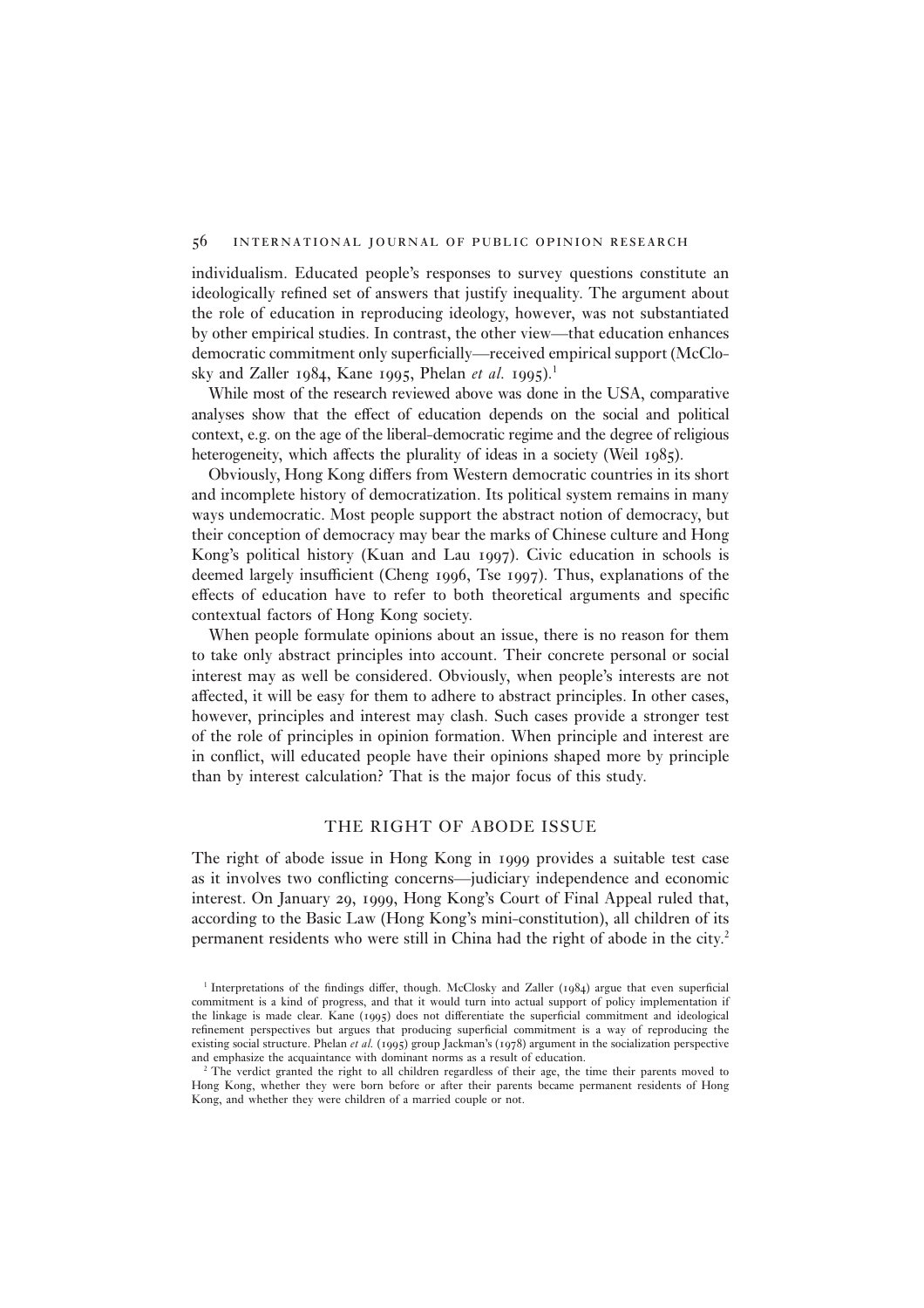The verdict was against the government's wish. It granted the right of abode to potentially hundreds of thousands of mainlanders. The verdict also involved the interpretation of the Basic Law, a politically sensitive matter. The controversy was destined to be highly complex and intense.

Two major frames emerged for people to make sense of the verdict. On the one hand, it was hailed as a demonstration of judiciary independence. On January 30, *Ming Pao*, a local elite newspaper, proclaimed that 'the verdict had reconfirmed people's confidence in the rule of law'. On the other hand, journalists and pundits were contemplating the strains that the verdict would bring to society. An article in *Apple Daily*, another local newspaper, on the same day expressed worries that the influx of immigrants may aggravate the economic problems the city faced.3

A week after the verdict, criticism surfaced from conservative politicians and legal authorities in China. The most important was that the court's verdict, by interpreting the Basic Law, had overridden the power of mainland China's National People's Congress. In principle, the Court of Final Appeal is the 'Supreme Court' in Hong Kong. But Hong Kong is not a sovereign country, and the ultimate power to interpret the Basic Law is in the hands of the Congress. The issue thus became a conflict between the Hong Kong and mainland legal systems and traditions, which further increased the concern for judiciary independence.

Due to pressure from China, the Hong Kong government, in late February, requested the Court of Final Appeal to 'clarify' its verdict. The Court then confirmed the Congress's ultimate authority in interpreting the Basic Law, but it did not change the original verdict. This means that the potential negative social consequences were still to be feared, and discussions about how to cope with the social impact of the verdict continued. On April 30, the Hong Kong government announced the results of its census conducted in the mainland, alleging that the verdict had given the right of abode to about  $1.67$  million mainlanders. If all of them came to the city, the government would need to spend 100 billion US dollars over the next ten years. Amid criticism of the validity of these figures, the government proposed to seek an interpretation of the Basic Law by the National People's Congress. Democrats and legal pundits strongly criticized the proposal, arguing that it would destroy Hong Kong's legal autonomy. However, various opinion polls showed that the majority of

<sup>&</sup>lt;sup>3</sup> Both frames should be understood with regard to the socioeconomic context of Hong Kong at that time. Since the end of 1997, Hong Kong has entered a period of economic recession due to the Asian financial crisis and the bursting of the bubbles in the local property and stock markets. Workers' salaries decreased and unemployment rose. The possible influx of a huge number of immigrants was thus perceived as a burden. At the same time, after the sovereignty change in 1997, the public was still waiting for evidence that the rule of law would continue. The Hong Kong government's handling of certain issues, however, eroded the public's confidence. Thus, the Court's ruling in the right of abode case, as it was against the administration's will, was interpreted as an indication of the rule of law.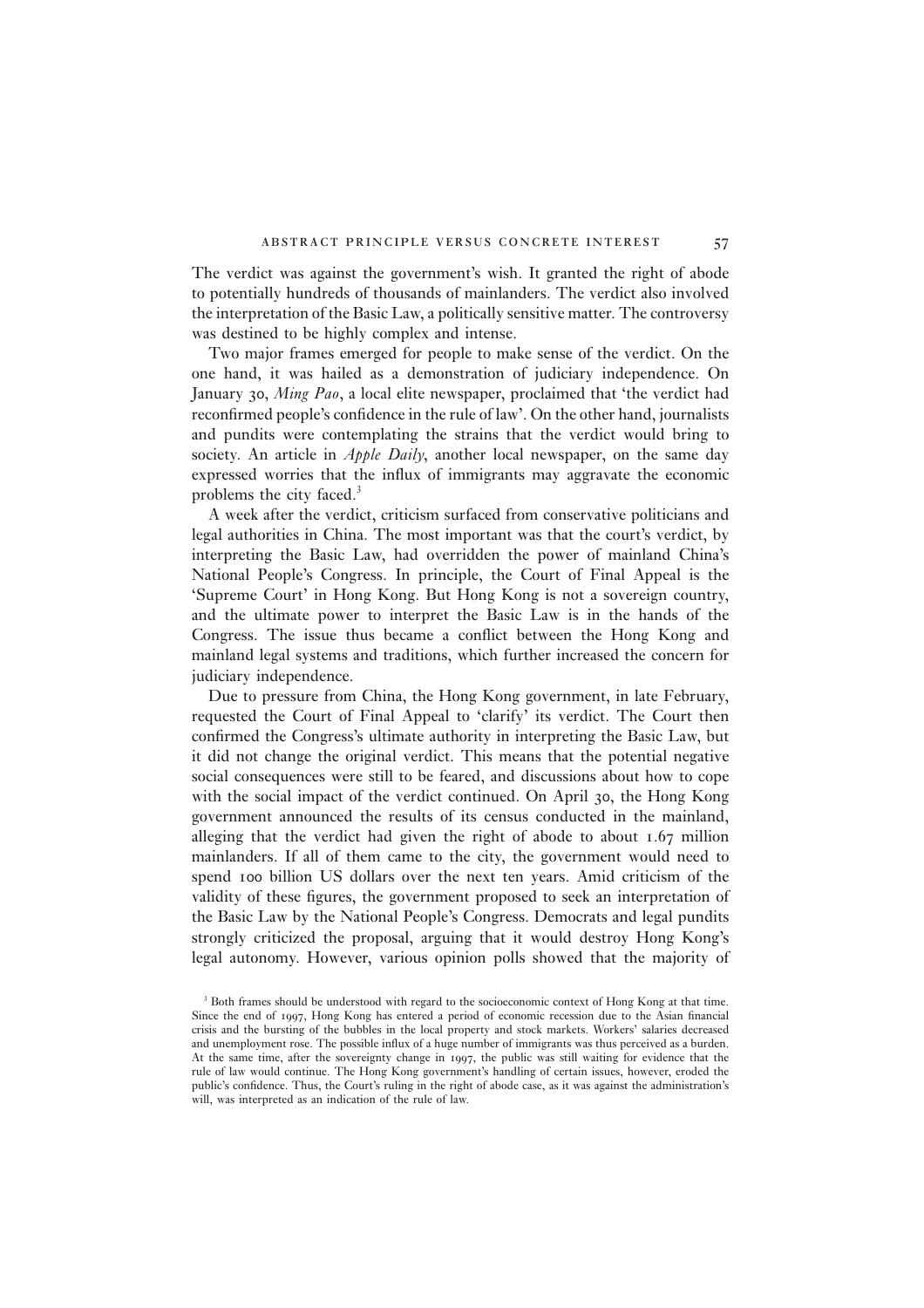respondents supported the government proposal. Finally, the Congress decided on an interpretation of the Basic Law in late June and reduced the number of mainlanders having the right of abode to around 200,000.

## ANALYTICAL APPROACH AND METHODS

## **ANALYTICAL FRAMEWORK**

Based on the above discussions, we expect people's opinions on the original verdict in January and on the government's decision to seek interpretation of the Basic Law by the National People's Congress to be affected by their support for the principle of judiciary independence and their estimation of the impact of influx. Figure I shows the framework for the analysis.

We will examine the effects of education from two angles:  $(i)$  How is education related to where people stand on each of the concerns?;  $(z)$  How is education related to the strength of the *relationships* between the two general concerns and the specific opinions on the issue?

For the first question, following past studies, we expect a positive relationship between education and support for the principle of judiciary independence. We shall also examine whether people with different educational levels estimate the consequences of the expected influx differently. These two expectations are symbolized by arrows  $\bar{I}$  and  $\bar{2}$  in Figure  $\bar{I}$ . For the second question, past studies suggest different answers. If education makes people apply principles, we should find a stronger relationship between support for principle and opinions for educated people (arrow 3). But no such difference between people with different levels of education would exist if superficial commitment prevails. Similarly, we will also examine whether educated people are more or less likely to base their opinions on their estimation of the consequence of influx (arrow 4).

These four routes are central to the theoretical focus of this study. Of course, education may affect opinions in other ways. However, our aim is not to illustrate all routes through which education exerts its influence. Therefore, we will only incorporate the other possibilities into a direct effect hypothesis (arrow ). Similarly, though people's opinions on the issue may be affected by other factors, this study focuses on the effects of education. Therefore only the basic demographic variables are included as control variables.

## **DATA**

The data were derived from two surveys conducted by the Hong Kong Institute of Asia-Pacific Studies under the auspices of the Faculty of Social Science, Chinese University of Hong Kong. The first survey was conducted between March 5 and 7, right after the Court of Final Appeal had 'clarified' its verdict.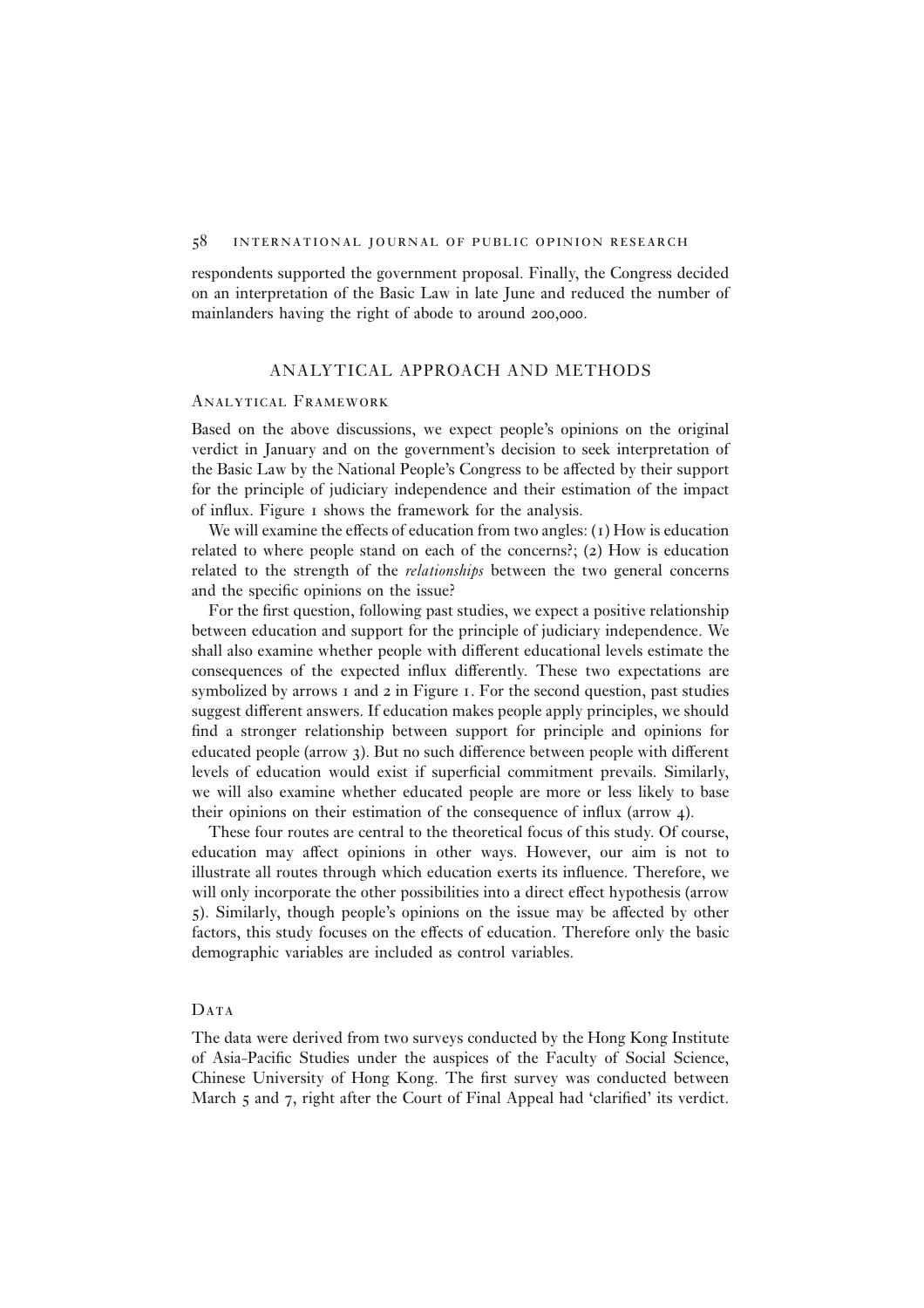

FIGURE I Frame of analysis

The second survey was conducted between May  $3I$  and June I, amid intense discussion over seeking interpretation of the Basic Law by the People's Congress. For both surveys, phone numbers were randomly drawn from the updated residential telephone directories. To include non-listed numbers, the last two digits of the numbers were removed and randomly re-assigned. The target population is Cantonese-speaking Hong Kong residents over 18. The mostrecent-birthday method was employed to select individuals from households. A total of 954 interviews were completed for the first survey with a response rate of  $40.1$  percent, and  $857$  interviews were completed for the second with a response rate of  $48.8$  percent.<sup>4</sup> We will refer to them as the March and June surveys respectively. The two samples do not differ significantly in age, sex, personal income, and education. Compared with the population, the samples contain more people aged  $2I-40$ , more people better educated and with higher levels of income. But the biases are small, and since multivariate analysis is used, the difference between sample and population should not be a problem.

#### **OPERATIONALIZATION**

*Support for principle* is measured by the question: 'If the development of Hong Kong society and economy is in conflict with maintaining judiciary independence, will you choose social and economic development or maintaining judiciary independence?' This question was repeated in both surveys. The wording does not refer to the right of abode issue. It is therefore a suitable indicator of the respondents' support for the principle of judiciary independence.<sup>5</sup>

*Estimation of impact* was measured by respondents' agreement with a set of statements. In March, respondents were asked, using a Likert scale, whether

<sup>4</sup> The response rate is calculated by dividing the number of successful interviews by the total of successful interviews and refusals.

It is true that, though the question wording is couched in an abstract and general way, respondents could take into account the right of abode controversy when answering the question. However, it remains the best indicator for the support for the principle of judicial independence in the survey.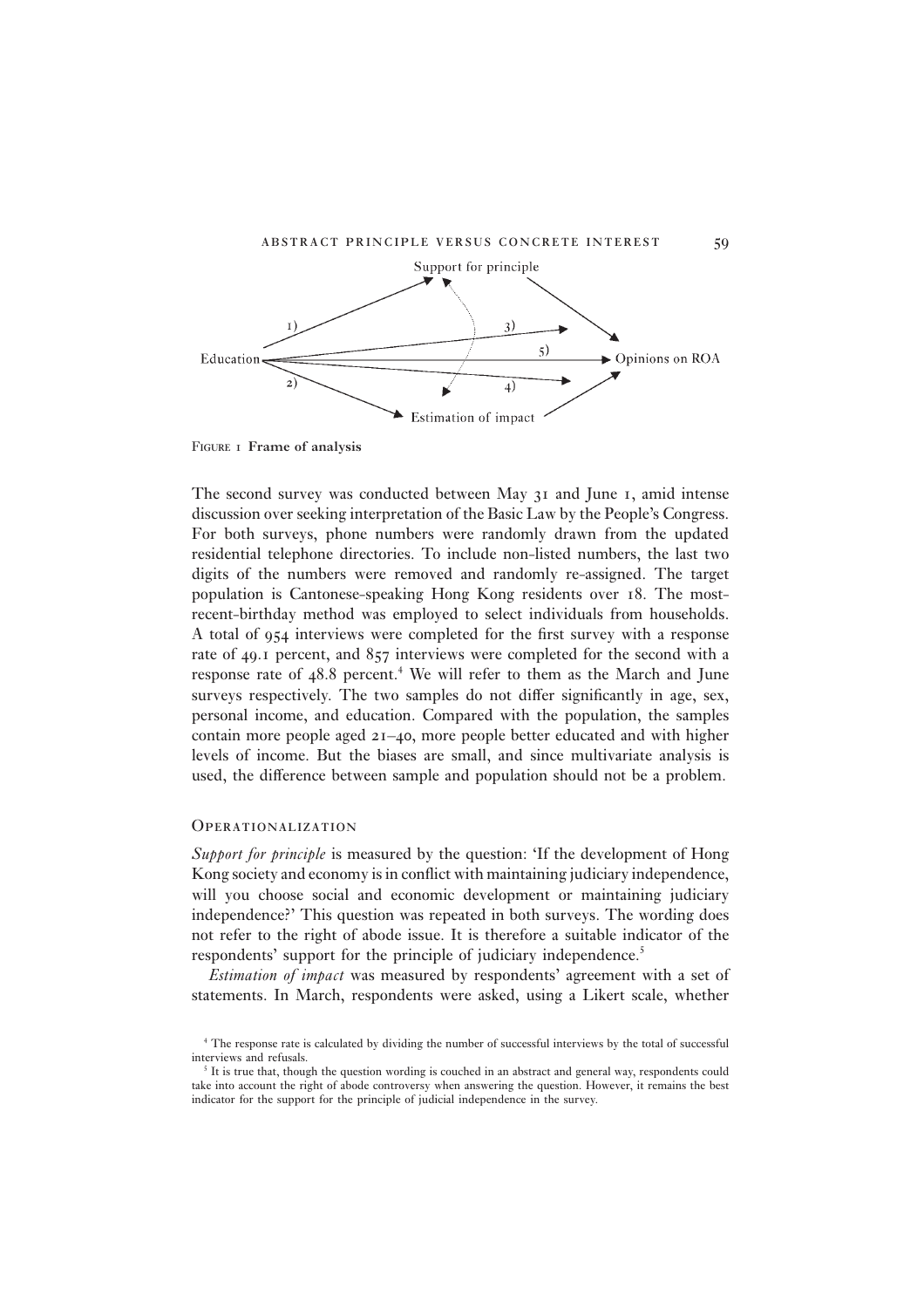they agreed or disagreed with the following three statements: 'My confidence in the future of Hong Kong will decrease', 'Hong Kong's economy will be damaged because of [the expected influx]', and 'The development of various aspects of Hong Kong society will slow down'. Answers to these questions are averaged with higher values indicating a more negative estimation (*alpha*=  $(0.78)$ .<sup>6</sup> In June, however, there was no question asking the respondents to estimate the impact of influx. Thus only part of the framework can be tested in the June survey.

*Opinion* was also measured by respondents' agreement with statements using a Likert scale. In March we were interested in respondents' evaluation of the verdict. Five statements were used, all beginning with 'The Court of Final Appeal's verdict on the right of abode . . .

- . represents the judiciary independence of Hong Kong'.
- . realizes the principle of "one country, two systems" in Hong Kong'.
- . destroys the harmonious relationship between Hong Kong and mainland China after the handover' (reverse-coded).
- . is consistent with the principle of human rights'.
- . is wrong, since allowing a large number of mainlanders to come to Hong Kong will increase the burden on society and economy' (reverse-coded).

Respondents' answers were averaged to gain an index representing opinion on the verdict  $\text{(alpha)} = 0.68$ ).

In the June survey we were interested in people's opinion on the government proposal. Two statements are combined  $(a lpha = 0.71)$  to form an index:

- . 'Do you agree or disagree with the Hong Kong government's proposal to request the National People's Congress to interpret the Basic Law in order to solve the right of abode issue?'
- . 'There is the opinion that, even if it would harm the rule of law in Hong Kong, it is acceptable to request the People's Congress to interpret the Basic Law, because the influx of a large number of mainlanders will have a severe negative impact on Hong Kong. Do you agree or disagree to this view?'

It should be noted that the content of some of the statements used to measure opinions overlap with the measures of support for principle and the estimation of impact. This may lead to an inflated relationship between opinions and the two concerns. However, our main concern is whether the relationships differ in strength for different groups of respondents. There is no particular reason to assume the overlap to have different effects for different groups. Thus it should not cause any problems for our study.

<sup>6</sup> In averaging, the mean of the other statements was taken if a respondent did not give a valid answer to one of them. The same applies to other variables involving the averaging of a number of items.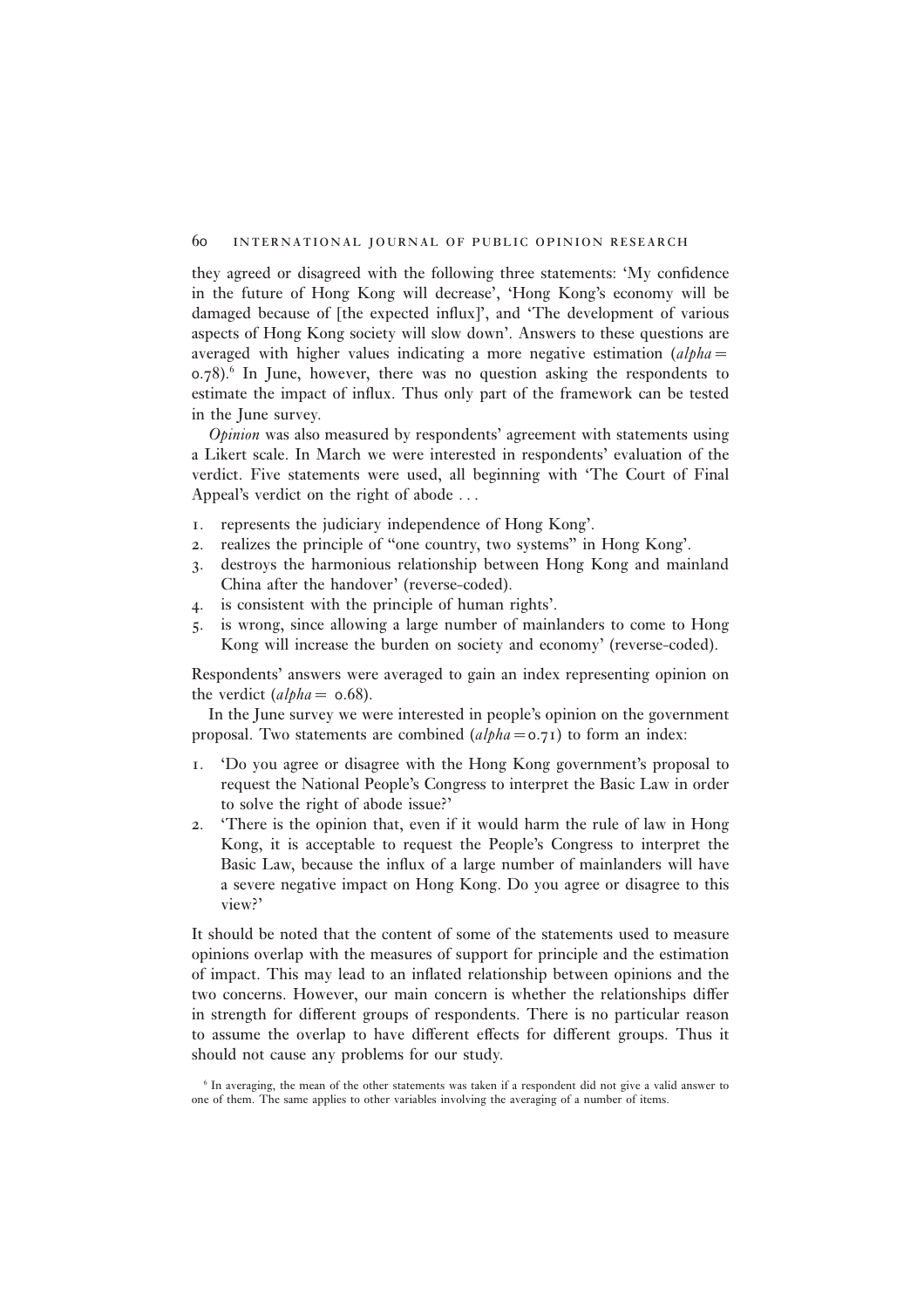#### RESULTS

## EDUCATION, SUPPORT FOR PRINCIPLE, AND ESTIMATION OF IMPACT

The enlightenment view of the role of education leads to the expectation of a linear relationship between education and support for principle, but we also tested a curvilinear relationship because the different stages of education may be qualitatively different. In Hong Kong, one has to go through primary, secondary, and tertiary (college) education. These stages differ in their environment, method, and substance of teaching and learning. Thus, it is possible that the relationship between education and political opinion is not linear. Since only three stages are involved, it is sufficient to add education squared as the variable testing a curvilinear relationship between education and political opinions.

The analytical framework as depicted in Figure I includes a broken arrow linking people's support for principle to their estimation of impact. When examining the effect of education on support for principle, estimation of impact has to be controlled, and vice versa. However, our expectation is that education will have separate effects on support for principle and estimation of impact.

We computed multiple regressions with support for principle as the dependent variable, and education, education squared, age, sex, personal income, and estimation of impact included as independent variables. Since the dependent variable is dichotomous, logistic regression is used.

The results as summarized in Table I partially support the enlightenment argument. In March, educated respondents were significantly more likely to choose judiciary independence rather than social development, even after controlling for estimation of impact. Besides, males and people with higher levels of income were also more likely to choose judiciary independence.

However, in the June survey, education was not significantly related to support for principle, though the logistic regression coefficient is in the expected direction. That a control for estimation of impact could not be included is not likely to be the reason behind the absence of education effects, since impact attenuates the effect of education only slightly in the March model. However, not only does education become insignificant in June, sex and income also cease to have effects, though the directions of coefficients remain the same as in March.

The samples are similar in demographics. The dependent variable is exactly the same in the two surveys. For all demographic variables, the regression coefficients are consistent in signs. And the difference between the two surveys is 'all or nothing'—in March three demographic variables had significant effects, while in June none of them was significant. These considerations lead us to believe that the two models reflect some genuine differences in reality. That is to say, in early March people's support for the abstract principle of judicial independence was affected by education as well as a number of demographic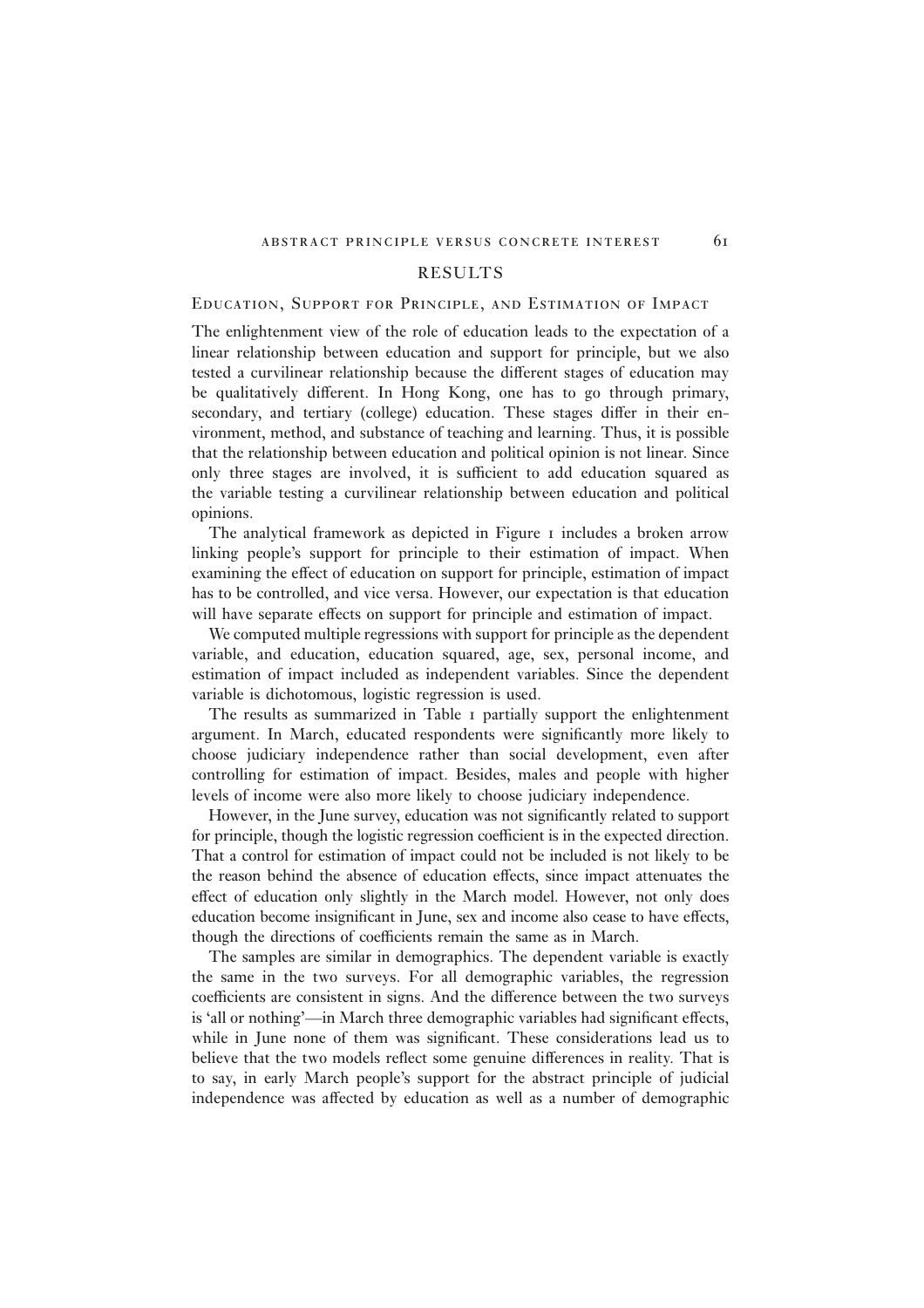|                                                              | Effect on dependent variable: Preference of judiciary<br>independence over social and economic development |                    |  |  |
|--------------------------------------------------------------|------------------------------------------------------------------------------------------------------------|--------------------|--|--|
| Independent variables                                        | March survey                                                                                               | <i>June survey</i> |  |  |
| Education                                                    | $.27***$                                                                                                   | . I I              |  |  |
| Education squared                                            | .08                                                                                                        | .04                |  |  |
| Age                                                          | .10                                                                                                        | .02                |  |  |
| <b>Sex</b>                                                   | $-.38***$                                                                                                  | $-.12$             |  |  |
| Income                                                       | $.17*$                                                                                                     | .OI                |  |  |
| Estimation of impact of influx<br>Percent of cases correctly | $-.39***$                                                                                                  |                    |  |  |
| classified                                                   |                                                                                                            | 53.54              |  |  |
| Chi-square                                                   | $64.92$<br>91.36***                                                                                        | 4.16               |  |  |
| N                                                            | 78I                                                                                                        | 678                |  |  |

TABLE I Regression on the relationship between education and support for the **principle of judiciary independence (Standardized regression coefficients)**

*Note*: For the dependent variable, preference for judiciary independence was coded= $2$ , for social and economic interest =  $I.$  Sex: male =  $I.$  female =  $2.$ \*\*\* *p* < 0.001; \*\* *p* < 0.01; \* *p* < 0.05.

variables. Coming into June, however, people's support for the principle was no longer determined by demographics. We will discuss the possible explanations for this pattern later.

Now we can turn to the relationship between education and people's estimation of the impact of mainlanders' influx. Multiple regression was again used with the same five demographic variables as independent variables. Support for principle was also added. Since the June survey did not contain measures of people's estimation of impact, analysis is only conducted for March.

Table 2 shows that education is negatively related to people's estimation of impact, that is, people with higher levels of education tend to assess the impact of mainlanders' influx less negatively. At the same time, the curvilinear relationship between education and estimation of impact is very close to statistical significance  $(p< .055)$ . The negative coefficient suggests that people with mid-levels of education estimate the impact to be more negative than a simple linear relationship would suggest.

## EDUCATION AND OPINION ON THE RIGHT OF ABODE ISSUE

The above analysis shows that people with higher levels of education are more supportive of the principle of judiciary independence and estimate the impact of mainlanders' influx less negatively. Thus people with higher levels of education are more likely to support the original court verdict and oppose the government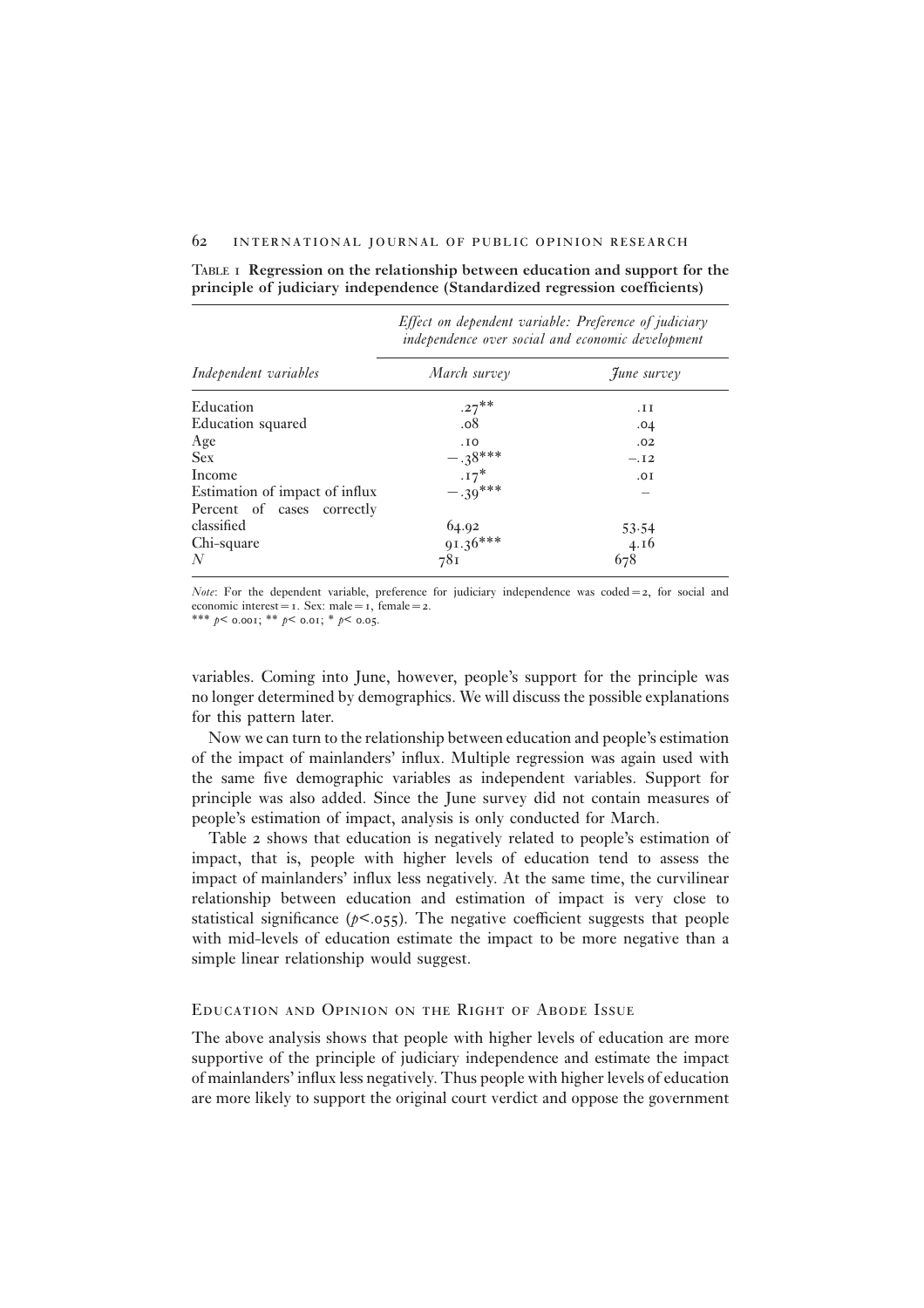TABLE 2 **Regression on the relationship between education and estimation of impact of mainlanders' influx (Standardized regression coefficients)**

| Independent variables              | <i>Effect on dependent variable:</i><br>Estimation of impact, March survey |  |  |  |
|------------------------------------|----------------------------------------------------------------------------|--|--|--|
| Education                          | $-.10*$                                                                    |  |  |  |
| Education squared                  | $-.07$                                                                     |  |  |  |
| Age                                | $.17***$                                                                   |  |  |  |
| <b>Sex</b>                         | $.17***$                                                                   |  |  |  |
| Income                             | .01                                                                        |  |  |  |
| Adherence to principle of judicial |                                                                            |  |  |  |
| independence                       |                                                                            |  |  |  |
| R-square in percent                | $-.18***$<br>$12.2***$                                                     |  |  |  |
| N                                  | 781                                                                        |  |  |  |

*Note:* Coding of adherence to principle and sex are the same as in Table 1.

\*\*\* *p*<.001; \*\* *p*<.01; \* *p*<.05.

proposal. However, accepting a principle does not necessarily mean applying the principle. Therefore, we postulate that education may also moderate the strength of the correlations between support for principle and opinion on the one hand, and estimation of impact and opinion on the other. The enlightenment perspective suggests that educated people should be more principle-oriented. However, a number of studies (Jackman 1978, Jackman and Muha 1984, etc.) show this need not be true. As the abstract principle of judiciary independence and the concern for socioeconomic interests are directly in conflict, we expect a more principle-oriented person to be less interest-oriented.

The analysis here provides the test for arrows  $3-\frac{2}{3}$  in the framework simultaneously. Independent variables are entered in three blocks. The first contains the five demographics. The second includes support for principle and estimation of impact (the latter only in March). The third includes the interaction variables aimed at testing the effect of education on the *relationships* of opinion with adherence to principle and estimation of impact.

Again, there is the possibility of curvilinear relations. Therefore, four interaction variables were constructed. Two are linear interactions: education × principle, and education  $\times$  impact. If these two variables are significant in the regression, it means that the relationship between adherence to principle and opinion (respectively between estimation of impact and opinion) becomes stronger as education increases (or, depending on the sign, decreases). The other two interactions are curvilinear: education squared  $\times$  principle (or impact). If these two are significant, it shows that the relationship between adherence to principle and opinion (respectively between estimation of impact and opinion) is actually strongest (or, depending on the sign, weakest) for people with mid-level education.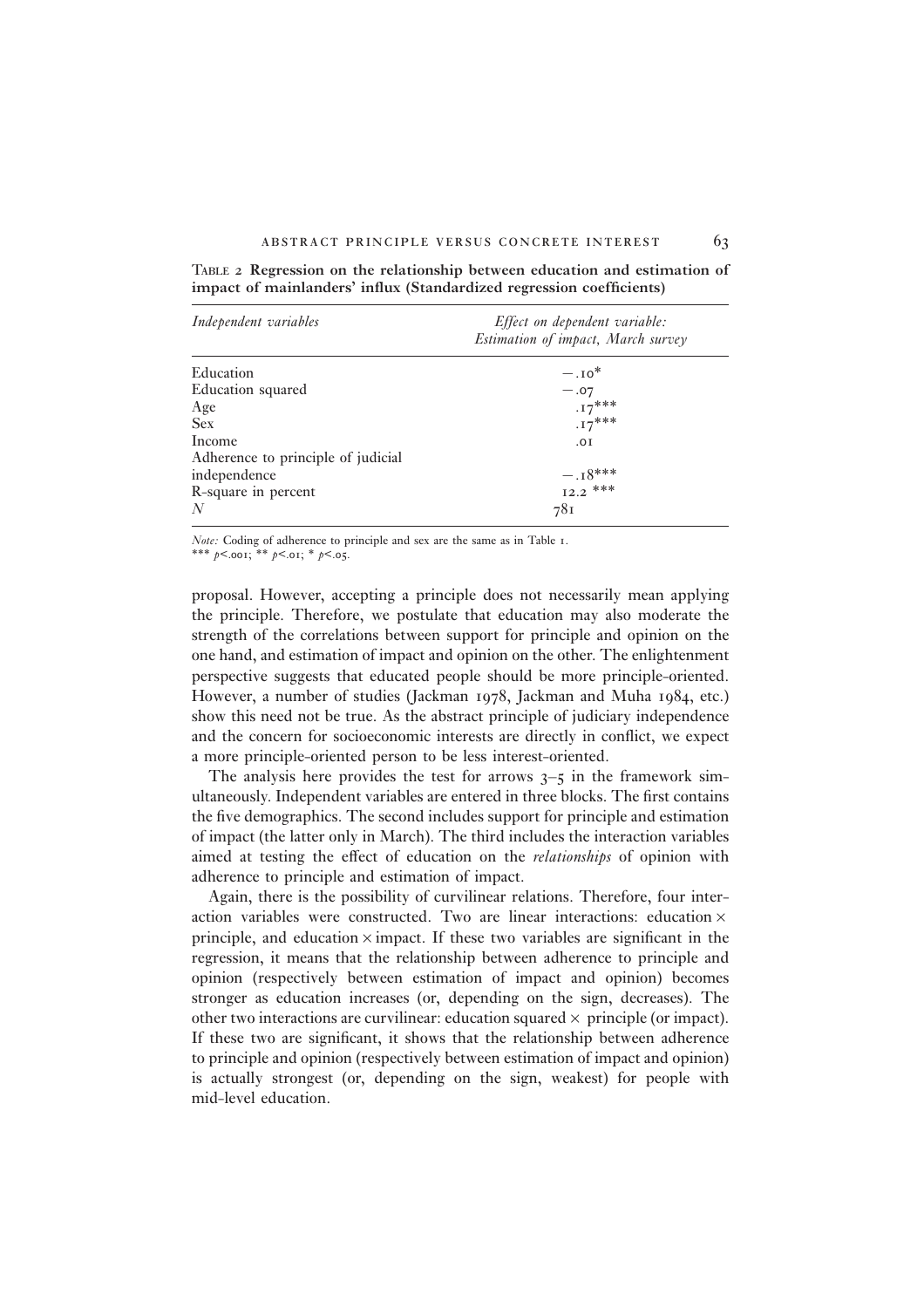Further, education may have direct effects on opinion that have nothing to do with adherence to principle or interest. Such effects can be seen from the coefficients for education when all the other variables are added to the regression equation.

Table 3 shows that, in the March survey, when only demographic variables are added, education does affect people's opinions on the verdict positively and significantly. When adherence to principle and estimation of consequences are added, the relationship of education and opinion is no longer significant. This means that all significant effects of education on opinion are mediated by the support for principle and the estimation of impact. People with higher levels of education are more supportive towards the verdict because they are more supportive of judiciary independence and less pessimistic about the impact of mainlanders' influx.

The subsequent addition of four interaction variables increases the explanatory power of the regression model significantly (the change in  $R<sup>2</sup>$  is significant at the .05 level). Two interaction variables are significantly related to opinion. The first one, the interaction between education and support for the legal principle, means that people with higher levels of education tend to base their opinions on their support for the principle to a larger extent.

The second is between education squared and estimation of impact, with a positive coefficient. The curvilinear interaction can be illustrated more clearly if regression analysis is conducted separately for the different educational groups (not shown). When that is done, it is the people with secondary education who stand out. For them, the relation between adherence to principle and opinion is weakest (*beta* = .15,  $\alpha$  .20 for the primary, and .36 for the tertiary group) and the relation between the estimation of impact and opinion is strongest (*beta* =  $-.36$ , *vs* −.19 for the primary and −.17 for the tertiary group).

The results for the June survey differ from the March results in some aspects. People with higher levels of education were, in general, less supportive of the government proposal, which is consistent with the findings in March. But there is also a non-linear effect between education and opinion on the government's proposed solution. The negative sign of the coefficient suggests that people with mid-level education are more supportive of the government solution than a linear relationship between educational level and opinion would predict. At the same time, in the June survey the effects of education are not explained away by the addition of the three variables in the second and third columns of Table . Of course, we have already shown that in June education was not significantly related to support for principle (Table 1). However, in the regression we see that even the interaction variables are not significant, though further regression analysis on separate education groups shows a pattern similar to the one found in the March survey, with people of secondary school education having the weakest relationship between adherence to priciple and opinion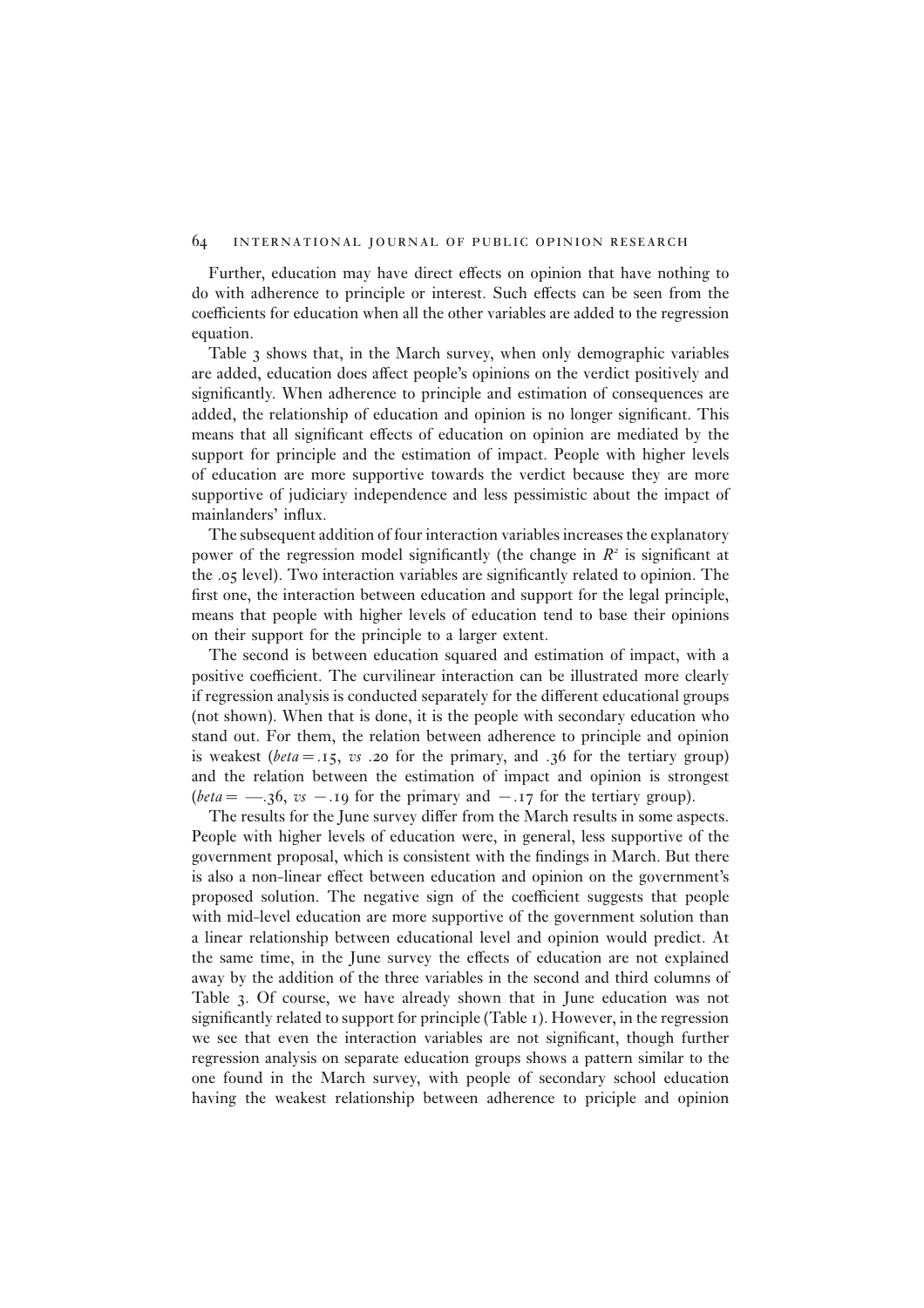| TABLE 3 Regression analysis on education effects on opinions to the right of |  |  |  |  |  |
|------------------------------------------------------------------------------|--|--|--|--|--|
| abode issue (Standardized regression coefficients)                           |  |  |  |  |  |

| March survey                                     | Dependent variable: Opinion on the court verdict |                                                                               |           |  |  |
|--------------------------------------------------|--------------------------------------------------|-------------------------------------------------------------------------------|-----------|--|--|
|                                                  | $\omega$                                         | Demographics Principle and Full model<br>estimation of<br><i>impact added</i> |           |  |  |
| Education                                        | $.13***$                                         | .07                                                                           | .07       |  |  |
| <b>Education</b> squared                         | .06                                              | .03                                                                           | .01       |  |  |
| Age                                              | .04                                              | $.08*$                                                                        | $.08*$    |  |  |
| <b>Sex</b>                                       | $-.21***$                                        | $-.11***$                                                                     | $-.11***$ |  |  |
| Income                                           | $.10*$                                           | $.08*$                                                                        | $.08*$    |  |  |
| Adherence to principle of judicial               |                                                  |                                                                               |           |  |  |
| independence                                     |                                                  | $.22***$                                                                      | $.18***$  |  |  |
| Estimation of impact of influx                   |                                                  | $-.26***$                                                                     | $-.33***$ |  |  |
| Interaction education $\times$ principle         |                                                  |                                                                               | $.08*$    |  |  |
| Interaction education squared $\times$ principle |                                                  |                                                                               | .06       |  |  |
| Interaction education $\times$ impact            |                                                  |                                                                               | .01       |  |  |
| Interaction: education squared $\times$ impact   |                                                  |                                                                               | $.11*$    |  |  |
| $R$ -squarepercent                               | $8.8***$                                         | $2I.I$ ***                                                                    | 22.2 ***  |  |  |
| Change in $R$ -square percent                    | $8.8***$                                         | $12.3$ ***                                                                    | $1.0*$    |  |  |
| N                                                | 780                                              | 780                                                                           | 780       |  |  |

*June survey Dependent variable: Opinion on the court verdict*

|                                                   | $\omega$             | Demographics Principle added Full model |           |
|---------------------------------------------------|----------------------|-----------------------------------------|-----------|
| Education                                         | $-.11*$              | $-.10*$                                 | $-.09*$   |
| <b>Education</b> squared                          | $-.15***$            | $-.15***$                               | $-.14***$ |
| Age                                               | $.10*$               | $.11***$                                | $.11**$   |
| <b>Sex</b>                                        | $.16***$             | $.14***$                                | $.13***$  |
| Income                                            | $-.01$               | $-.01$                                  | $-.01$    |
| Adherence to principle of judicial                |                      |                                         |           |
| independence                                      |                      | $-.34***$                               | $-.29***$ |
| Interaction education $\times$ principle          |                      |                                         | $-.06$    |
| Interaction: education squared $\times$ principle |                      |                                         | $-.08$    |
| $R$ -square percent                               |                      | $16.3***$                               | $16.7***$ |
| Change in $R$ -square percent                     | $5.1***$<br>$5.1***$ | $11.2***$                               | 0.4       |
| N                                                 | 675                  | 675                                     | 675       |

*Note:* Interaction terms are calculated by: (variable A—mean of variable A)×(variable B—mean of variable B). The calculation methods adopted are aimed at reducing multicollinearity.<br><sup>∗∗∗</sup> *p*<.001; <sup>∗∗</sup> *p*<.01; <sup>∗</sup> *p*<.05.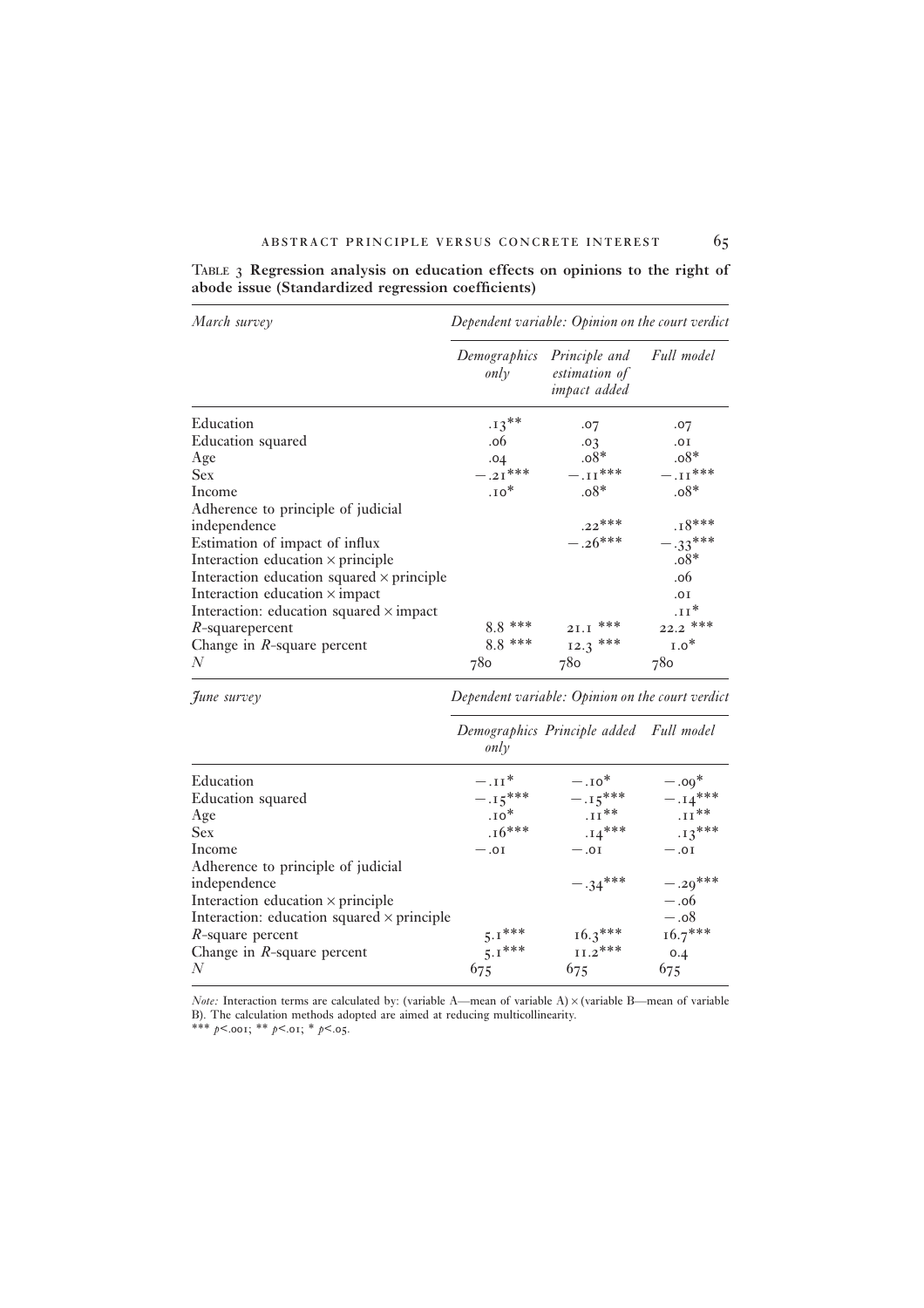(*beta* =  $-0.29$ , *vs*  $-0.37$  for the primary group and  $-0.44$  for the tertiary group). In sum, the results showed that, in June, people's opinions on the government solution were affected by their educational levels, but the effects were not mediated by support for judiciary independence.

#### DISCUSSION

The results as a whole may not perfectly fit to any single view of the effect of education on people's democratic values as derived from research in the West. In the March survey we see that educated people are more supportive of the principle of judiciary independence. They are also more likely to apply the principle when they form their opinions about the Court of Final Appeal's verdict, but the real difference is between people with and those without college education. Although people with secondary education are more supportive of the principle of judiciary independence than those with primary education, the difference between the two groups is smaller than that between the secondary and tertiary groups. Moreover, people with secondary education are actually the least principle-oriented. In sum, we would argue that the findings from the March survey do lend support to the enlightenment view of the effects of education, with college making the real difference.

Drawing this conclusion from the March survey is to argue that educated people do not voice more support for judiciary independence simply due to a heightened awareness of the socially desirable answer. Although educated people may be prone to give socially desirable answers when asked about principles, they also show a stronger relationship between the support for the principle and their opinion on the issue of the right of abode. Could this then simply be a matter of educated people's better ability to give coherent answers to survey questions? If this is the case, there may be no real application of the abstract principle in thinking about the issue. However, this consistency explanation is implausible since, if it is only a matter of consistency, better educated people should also demonstrate a stronger relationship between estimation of impact (that is to say their interest) and opinion. This they did not. It was rather the people with secondary education who showed the strongest relationship in this regard.

We have to explain these findings with regard to the context of Hong Kong, where civic education has only recently started to develop. Once a British colony, primary and secondary schools did not have formal civic education before the mid-1980s. The curriculum in secondary schools had very limited political content. It was only during the political transition beginning in the s that the idea of a democratic education was proposed (Lee and Bray ). But at the practical level, implementation of civic education remained a matter within schools' discretion. Not every school formally offered civic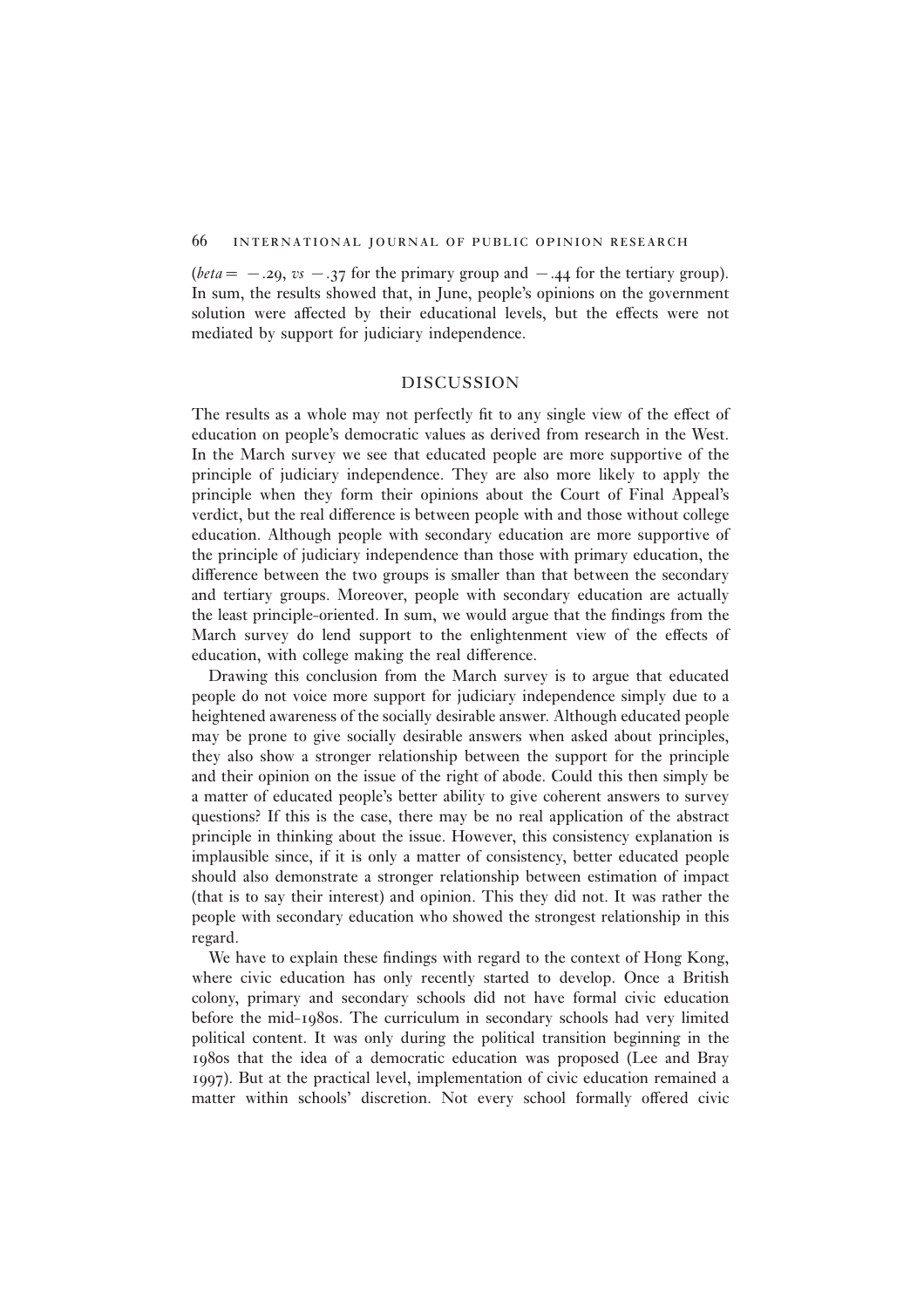education (Cheng 1996). Further, civic education in Hong Kong's primary and secondary schools is deficient in many ways, including the lack of planning at school level, the focus on moral values rather than political values in civic education, and the lack of infrastructural support for teachers (Tse  $1997$ ).

With these backgrounds of civic education and the school system, it is not surprising that people with secondary school education are not noticeably more supportive of abstract democratic principles. At the same time, people with secondary education are particularly interest-oriented. This suggests that secondary education may have increased both people's awareness of personal interest and their ability to relate matters of social or personal interests to opinions on public affairs. Therefore, while people with secondary school education remain less supportive of abstract principles, they become even more realistic in their political thinking. Of course, this is a post hoc explanation. The observed impact of education on people's concern for concrete interests should be further tested.

Then, why does tertiary education seem to have the effect described in spite of the fact that college graduates also have little formal civic education? The enlightening effects of tertiary education on political attitudes in Hong Kong are not a new-found phenomenon. Cheung and Leung  $(1994)$  have found that tertiary students hold more democratic attitudes than secondary school students. Although there may not be any formal political education curriculum in college, college students are exposed to a large number of political and social theories and viewpoints, especially in the social science or general education curriculum. Also, while secondary schools in Hong Kong are dominated by a submissive culture and a transmission approach to learning (Tse 1997), tertiary education certainly encourages more independent and critical thinking. As tertiary education provides students with the opportunity to encounter a diversity of ideas and encourages them to think, discuss and criticize, students can come to recognize the importance of democratic values such as toleration, respect for others' freedom, etc*.*, resulting in the enlightening effects described.

Another major result is that, as educational level increases, one's estimation of the impact of mainlanders' influx becomes less negative. However, looking at the differences between three educational groups, our survey data show that the difference between primary and secondary groups is not substantial. Again, people with tertiary education stand out as a specific group.

There are several possible explanations for this. First, consistent with the enlightening effect, people with tertiary education may be less affected by the negative stereotypes of mainlanders and new immigrants. Also, people with tertiary education may be more confident of the Hong Kong economy and society. Moreover, when compared with the less educated people, people with high levels of education are economically less vulnerable. The influx of mainlanders, who are perceived to be mostly unskilled laborers, mainly provide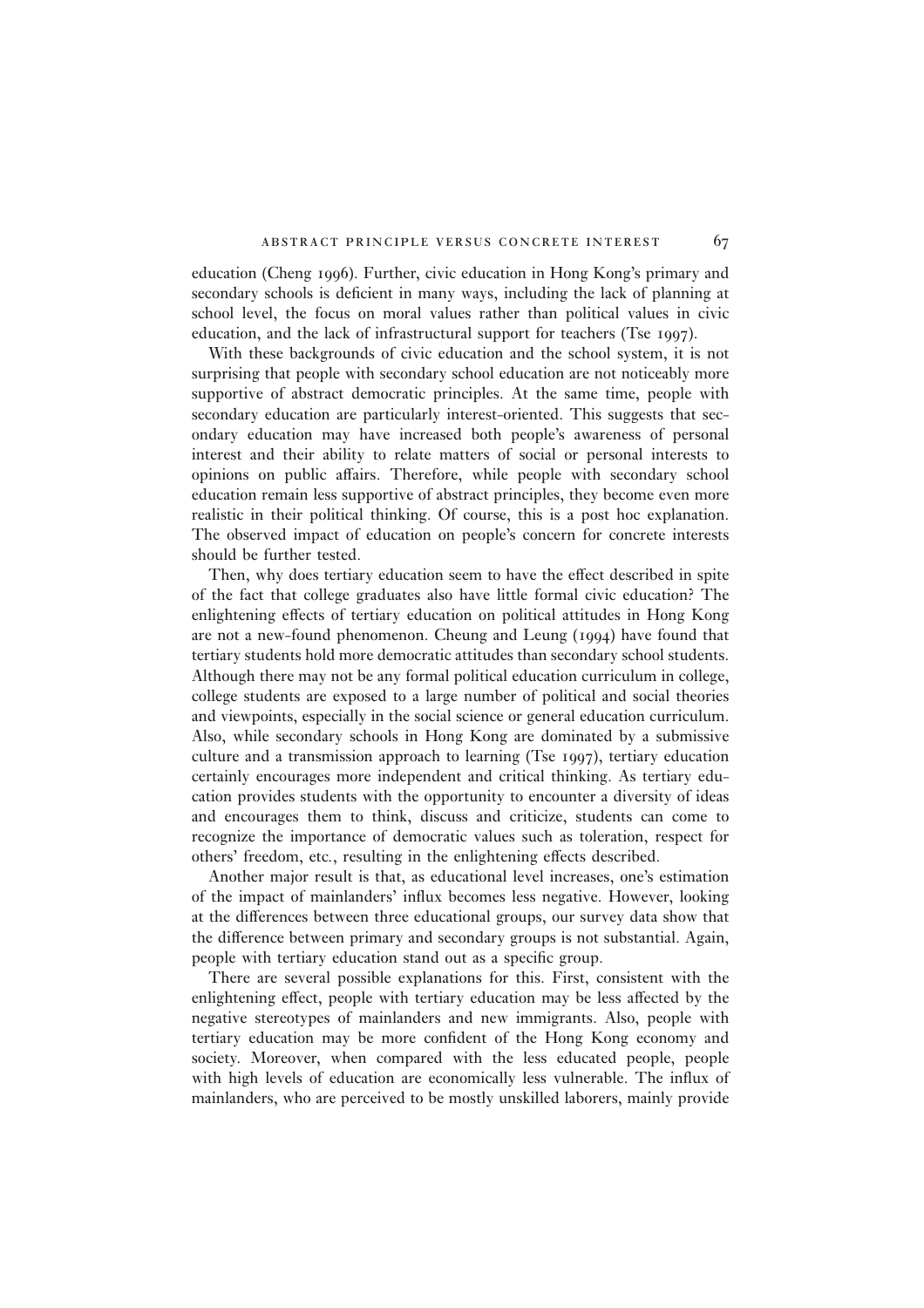direct competition to the less educated people in the job market. People with tertiary education are thus less likely to think that their personal interest is going to be affected, and less likely to project personal well-being onto the estimation of that effect on society.

In June, largely the same pattern was found as in March. People with higher levels of education were still more likely to support the principle of judiciary independence, and the secondary group remained the least principle-oriented in opinion formation. The effects were not statistically significant, though. Thus we need to explain why the effects of education on the support and application of principles were diminished in June.

A possible reason is related to the heated debate during the controversy. Ginsberg (1986) argues that education and the media serve as idea markets. As people are exposed to such markets, they tend to hold less varied values and attitudes, which were originally affected largely by primary group affiliations. In other words, as educational level and people's media exposure increase, their opinions will be less likely to differ according to class, gender, and ethnicity. In the case of the right of abode, a similar argument can be made. In March we see people with different levels of education treat the principle of judiciary independence differently. This difference is likely to be based on the differential access and recognition of the legal principles as a result of education. However, access and acquaintance with the principle may have spread in the months of continued debate and discourse about the principle, smoothing out differences between different demographic groups.

As shown by research on learning from news (Zaller 1992, Price and Zaller  $1993$ , heavy media coverage leads to a diffusion of ideas among the public. If the coverage is very salient, then the diffusion will happen in such a way that even the least educated group will learn about the messages through exposure to mass media, discussions with friends and family, or other sources of interpersonal or impersonal social information (Huckfeldt and Sprague 1995). Thus the difference between people with different educational levels will diminish. It does not mean that all people will come to support or oppose judiciary independence. The point is that people who support the legal principles and those who do not cease to be distinguishable simply by demographics. Although this is a post hoc account, it can explain not only the changes in the effects of education, but also the lack of effect of other demographic factors on the support for judiciary independence in June.

The explanation, of course, requires further evidence. Most notably, the validity of the explanation is dependent on the kind of media discourse existing during the period under study, requiring that discussions of judiciary independence were highly salient then.

At the same time, education still has an effect on opinions about the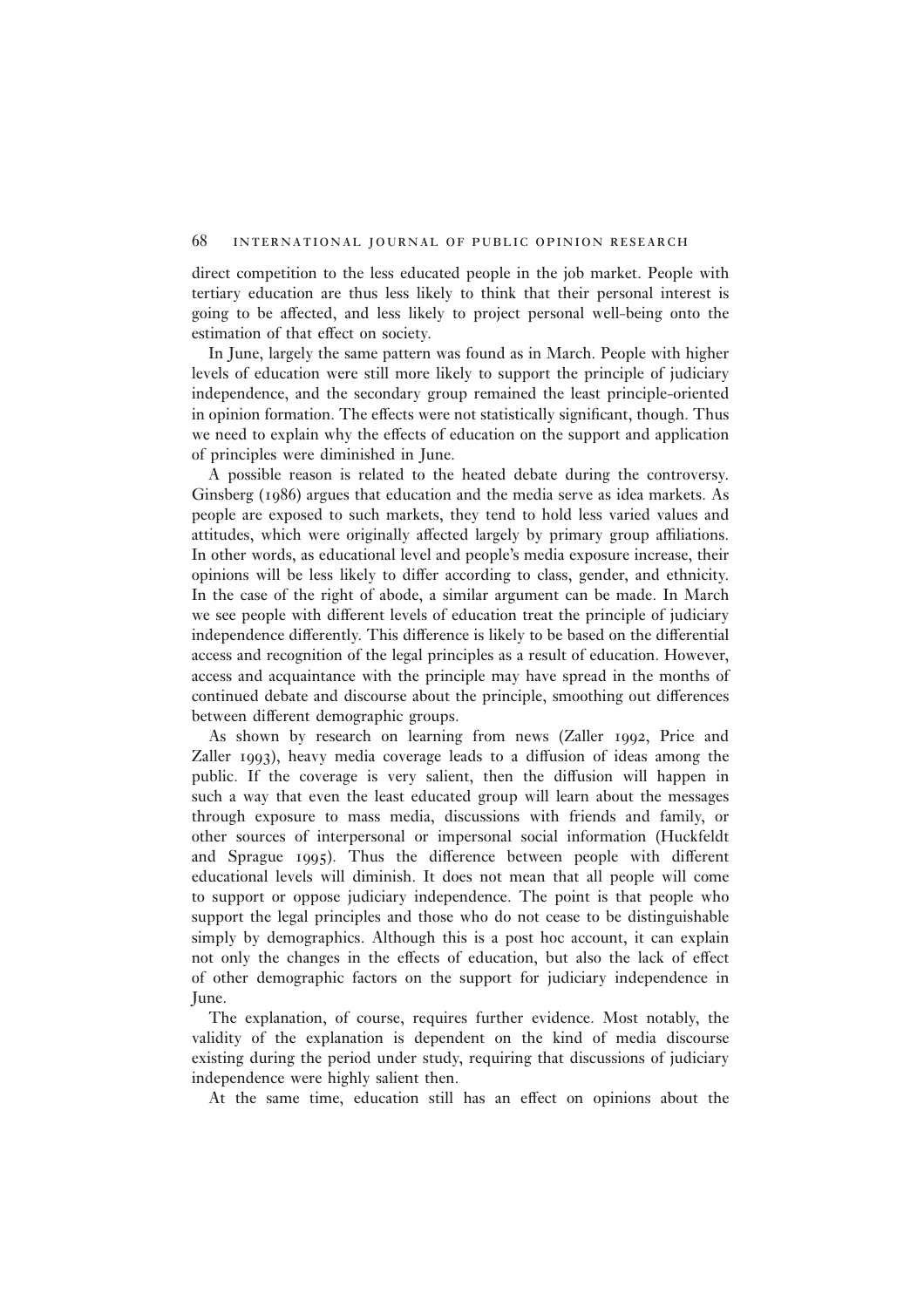government's solution in June. Except for the fact that people's estimation of impact could not be controlled for in June, the effects found are also likely to be due to the influences of education on other factors. Actually, as the issue evolved into the later stages, and when the government proposed to seek the National People's Congress' interpretation of the Basic Law, the issue had become ever more complicated and involved more aspects. For instance, confidence and trust in the Chinese government became more prominent in the later stages of the controversy.<sup>7</sup>

Moreover, the relationship between education and opinion is not only linear but also curvilinear. Consistent with our discussion, the curvilinear relationship is due to the fact that the largest difference lies between people with and without tertiary education. The difference between people with primary education or below and people with secondary education is minimal. Actually, people with primary education or below have a mean score of  $3.51$  (on a scale from  $1$  to  $5$ ) for their opinion on the right of abode, the secondary education group has a mean of  $3.49$ , while the tertiary group has a mean of  $3.17$ .

## **CONCLUSION**

This study examined whether people with different levels of education held different opinions on the right of abode issue due to different reasons. Our findings provide some support for the enlightening effect of education regarding people's support for and application of democratic principles. However, the effect is restricted largely to the March survey, which was conducted at an early stage of the controversy. Furthermore, the most important differences are between people with and without college education.

It should be mentioned that Hong Kong has never been, and is not yet, a fully developed democracy. The short histories of democracy and democratic education make the effects of education on political opinion formation different from those in the West. Jackman's  $(1978)$  argument about the superficial democratic commitment, which was well documented by other studies in the USA, is not found in the present case. Ironically, it is the lack of formal civic education that appears to have 'prevented' a superficial commitment to democracy. However, the results point to the need for an improvement of democratic education in Hong Kong's secondary and primary schools. Of course, proponents of civic education in Hong Kong have to think about how to induce support for democratic principles this is substantive rather than superficial.

Besides demonstrating the effects of education on political opinions, this

<sup>7</sup> It should be noted that the argument about the idea market and the finding that education continued to have effects on opinions are not contradictory. Education may have effects on attitudes and opinions about matters that are not the subject of salient coverage and heated debate during the period. And there is no guarantee that the mainstreaming effect of the idea market works for every single idea.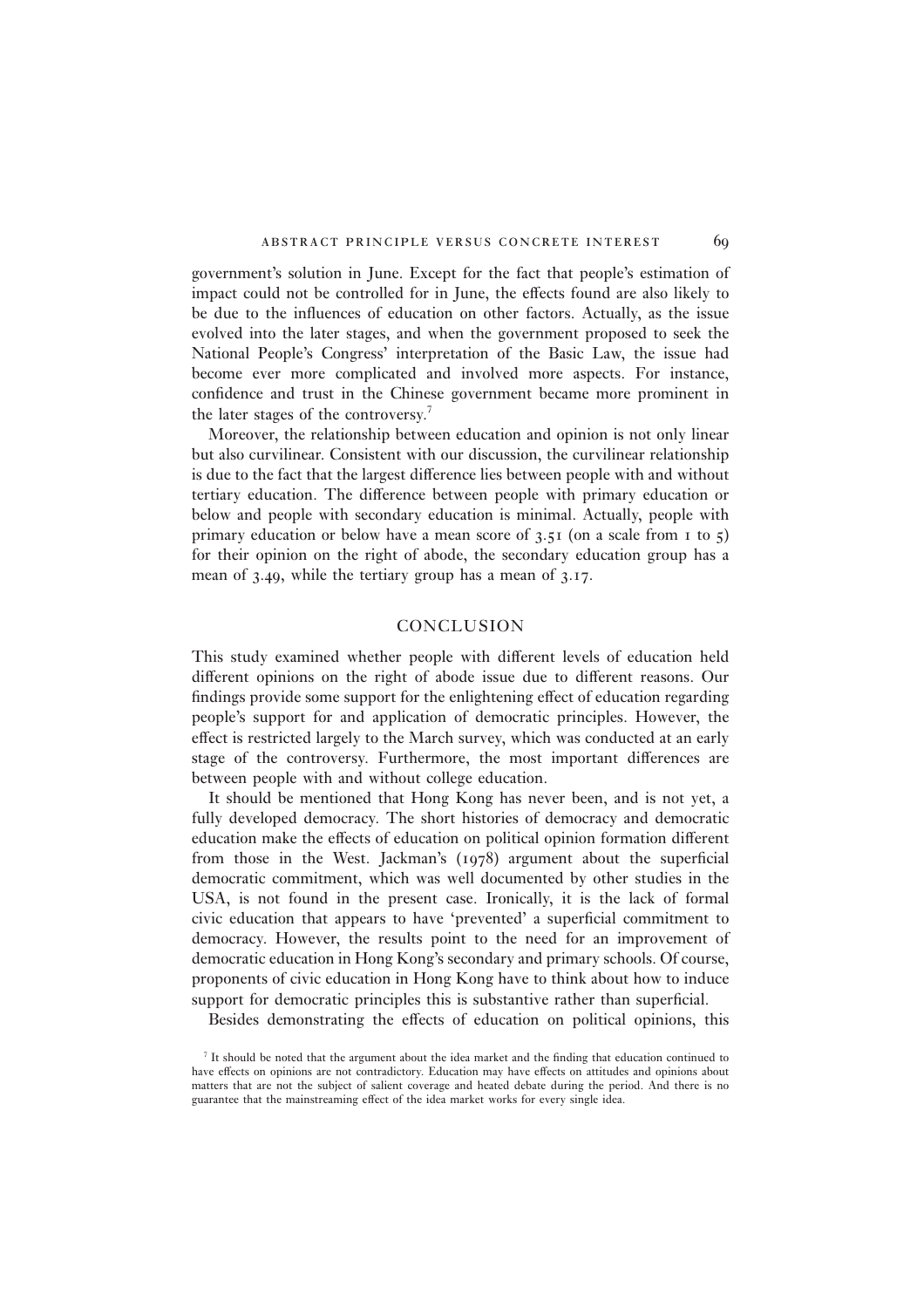study also has important implications for understanding the public opinion process in Hong Kong. During the right of abode controversy, polls consistently showed that the majority of the Hong Kong public was supporting the government's action to seek an interpretation by the mainland National People's Congress. Many commentators thus lamented the failure of public opinion to stand by judiciary independence. However, this paper shows that an attack on the Hong Kong public as a whole may miss the differences between different groups of people. Theorists of public opinion have discussed the notion of enlightened opinion (Zaller  $1994$ ), which is defined as what people would want if they were fully informed. The basic idea is that common people's opinions do not necessarily form a reliable basis for policy formulation. The question about opinion quality is an age-old problem. It underlies current empirical research efforts on the differences between informed and un-informed opinions (Bartels 1996, Althaus 1998), and theoretical discussions and empirical research on public deliberation (Price 1992, Fishkin 1991), among others. Certainly, the concept of enlightened opinion carries with it an elitist flavor. In the right of abode issue, it also depends on one's political standpoint to decide which opinion is the right one. Therefore, we cannot simply regard the educated people's opinions as right or better. But opinion quality remains an important concern as, with democratization continuing, public opinion plays an ever more important role in the political process in Hong Kong.

It has to be admitted that this study has various limitations, and the explanations of the findings given are at times only suggestive. Further empirical studies are needed. For instance, future research can focus on the effects of education on people's estimation of socioeconomic developments to see if different people have different estimations of the well-being of the economy and society in general, and if such differences can be explained by other social and psychological factors. The relationship between education, opinions, and reception of media discourse also deserve attention. Last but not least, the findings that tertiary education has an enlightening effect on people's support for application of democratic principles need to be tested on other political issues.

## REFERENCES

- Althaus, S. L. (1998): 'Information effects in collective preferences', *American Political Science Review*, 92, 545–58.
- Bartels, L. (1996): 'Uninformed votes: Information effects in Presidential elections, *American Journal of Political Science*, 40, 194-230.
- Bobo, L. and Licari, F.  $(1989)$ : 'Education and political tolerance: testing the effects of cognitive sophistication and target group affect', *Public Opinion Quarterly*, 53,  $285 - 308.$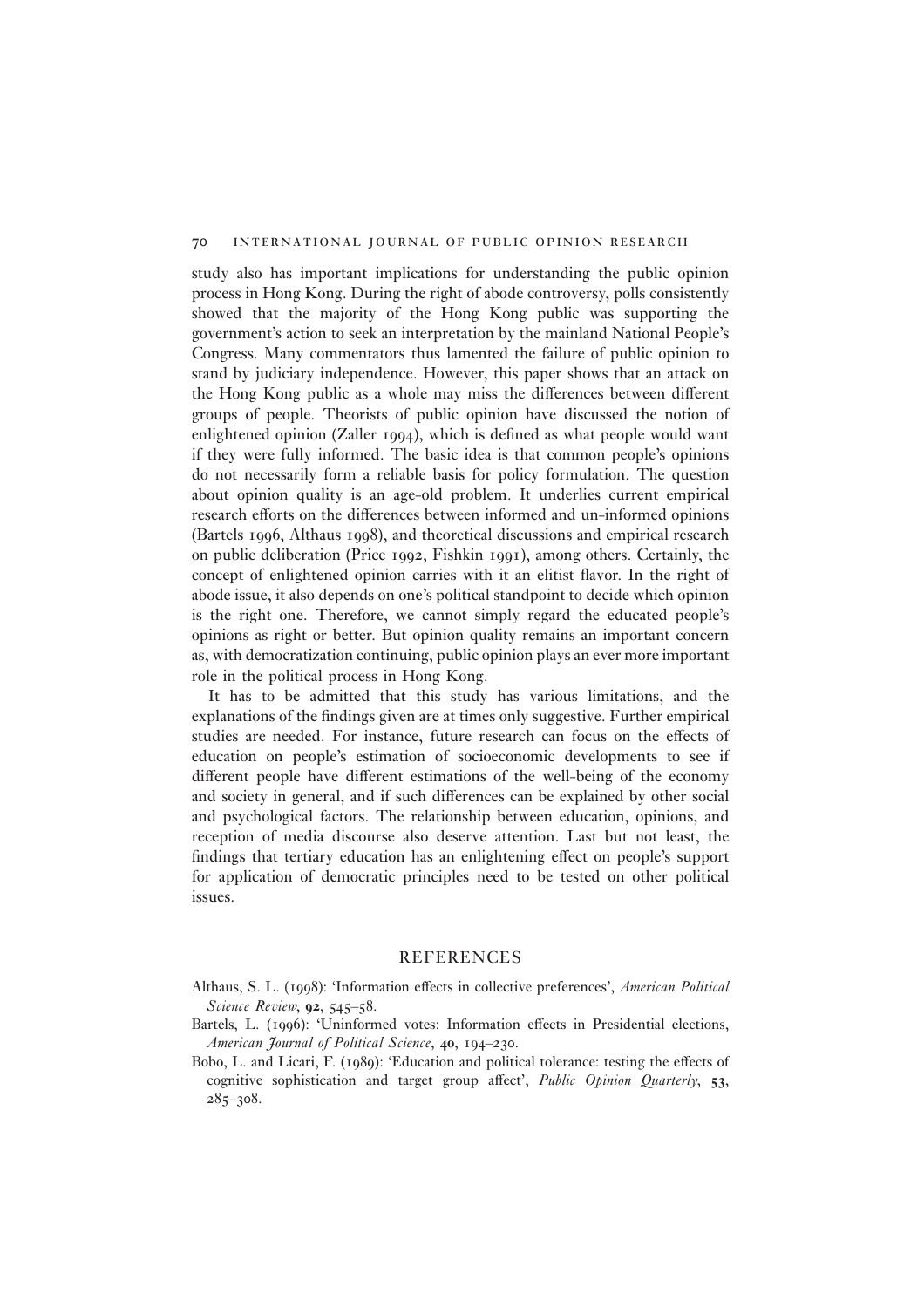- Cheng, K. (1996): 'Education: crises amidst challenges'. In M. Nyaw and S. Li (eds.): *The Other Hong Kong Report 1995*, Hong Kong, The Chinese University Press, pp.  $453 - 72$
- Cheung, C. and Leung, K. (1994): *Political Attitudes of Tertiary Education Students during the Transition Period in Hong Kong: A Test of Democratic Dynamics in Youth*, Faculty of Humanities and Social Sciences, City Polytechnic of Hong Kong.
- Converse, P. E. (1964): 'The nature of belief systems in mass public'. In D. E. Apter (ed.): *Ideology and Discontent*, London, The Free Press of Glencoe, pp. 206–61.
- Converse, P. E.  $(1975)$ : 'Public opinion and voting behavior'. In F. Greenstein and N. Polsby (eds.): *The Handbook of Political Science*, Volume 4, Cambridge, MA, Addison-Wesley, pp.  $75$ –169.
- Dennis, J. (ed.) (1973): *Socialization in Politics: A Reader*, New York, Riley.
- Fishkin, J. (1991): *Democracy and Deliberation: New Directions for Democratic Reform*, New Haven, Yale University Press.
- Fiske, S. T., Lau, R. R., and Smith, R. A. (1990): 'On the utilities and varieties of political expertise', *Social Cognition*, 8, 31-48.
- Ginsberg, B. (1986): *The Captive Public*, New York, Basic Books.
- Huckfeldt, R. and Sprague, J. (1995): *Citizens, Politics, and Social Communication*, New York, Cambridge University Press.
- Hyman, H. H. and Wright, C. R. (1979): *Education's Lasting Influence on Values*, Chicago, University of Chicago Press.
- Ichilov, O. (ed.) (): *Political Socialization, Citizenship Education, and Democracy*, New York, Teachers College Press.
- Jackman, M. (1978): 'General and applied tolerance: Does education increase commitment to racial integration', *American Journal of Political Science*, 22, 302-24.
- Jackman, M. and Muha, M. J. (1984): 'Education and intergroup attitudes: moral enlightenment, superficial democratic commitment, or ideological refinement?', *American Sociological Review*, 49, 751-69.
- Kane, E. (1995): 'Education and beliefs about gender inequality', *Social Problems*, 42,  $74 - 90.$
- Kuan, H. and Lau, S. (1997): *Political Attitudes in Changing Contexts: The Case of Hong Kong*, Hong Kong, Hong Kong Institute of Asia-Pacific Studies, Occasional Paper No. 64.
- Lee, W. and Bray, M. (1997): 'Education: evolving patterns and challenges'. In J. Y. S. Cheng and S. S. H. Lo (eds.): *From Colony to SAR: Hong Kong's Challenges Ahead*, pp. 357-78.
- Levin, H. M. (1990): 'Political socialization for workplace democracy'. In O. Ichilov (ed.): *Political Socialization, Citizenship Education, and Democracy*, New York, Teachers College Press, pp.  $158-76$ .
- McClosky, H. and Zaller, J. (1984): *The American Ethos: Public Attitudes Towards Capitalism and Democracy*, Cambridge, MA, Harvard University Press.
- Phelan, J. B., Link, G., Stueve, A., and Moore, R. E. (1995): 'Education, social liberalism, and economic conservatism: attitudes toward homeless people', *American Sociological Review*, 60, 126-40.
- Price, V. (1992): *Public Opinion*, Beverly Hills, CA, Sage.